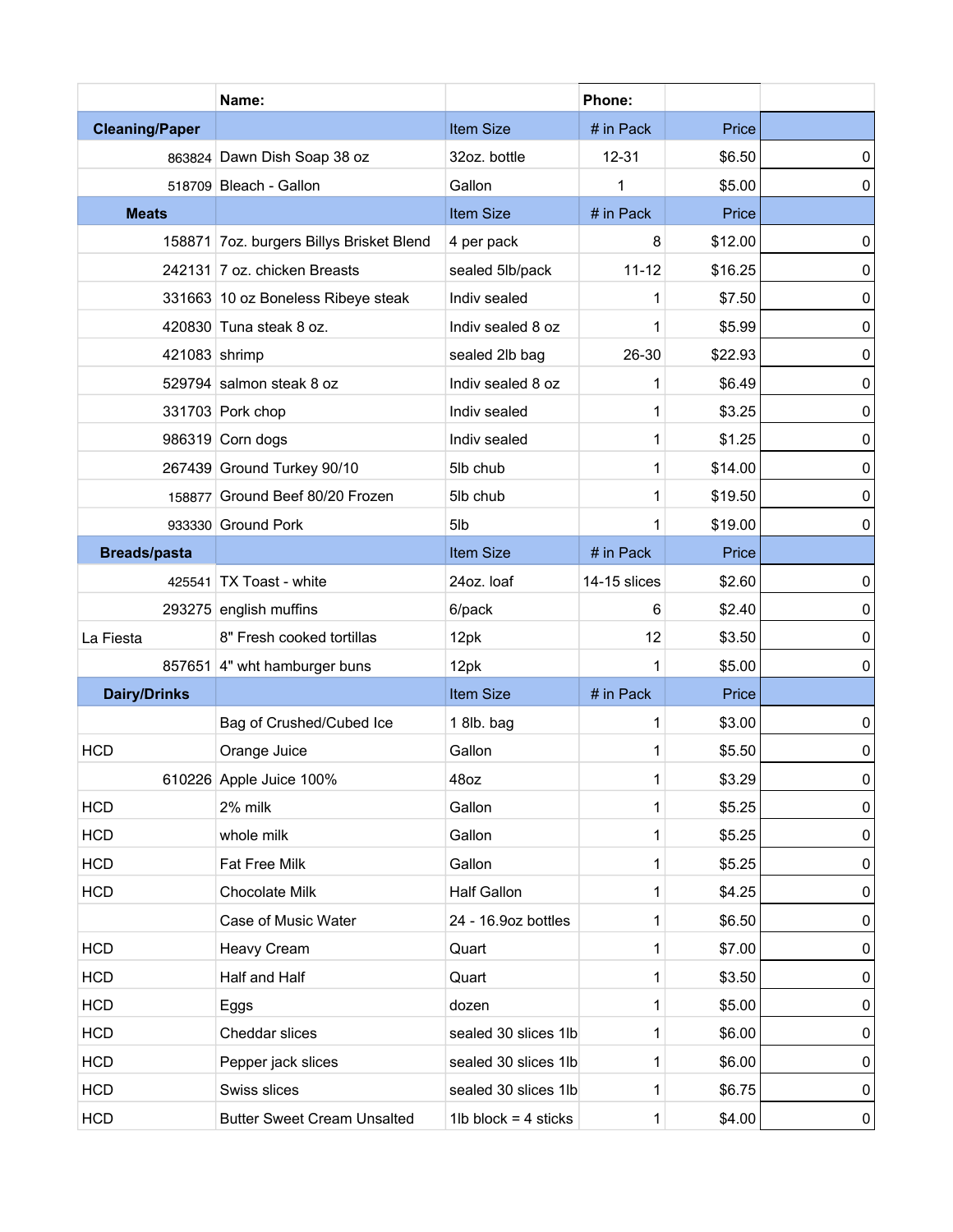| <b>Snacks/Other</b>       |                                        | Item Size           | # in Pack   | Price   |                  |
|---------------------------|----------------------------------------|---------------------|-------------|---------|------------------|
|                           | 873494 Dole Mix Fruit Cup - 100% juice | 4oz cups            | 1           | \$0.99  | 0                |
|                           | 319578 Peanut Butter                   | 5lb                 | 1           | \$11.00 | 0                |
|                           | 230074 Ms Vickis BBQ                   | 1.375 oz snack pacl | 1           | \$0.75  | 0                |
|                           | 230092 Ms Vickis Jalapeno              | 1.375 oz snack pacl | 1           | \$0.75  | $\pmb{0}$        |
|                           | 230072 Ms Vickis Sea Salt              | 1.375 oz snack pacl | 1           | \$0.75  | 0                |
|                           | 81983 Roma All Purpose Flour           | 25lb bag            | 1           | \$10.00 | $\pmb{0}$        |
|                           | 252771 Heinz Mustard                   | 12oz btl            | 1           | \$1.99  | $\pmb{0}$        |
|                           | 855050 Heinz Ketchup                   | 13oz btl            | 1           | \$2.99  | $\pmb{0}$        |
|                           | 268998 Kraft Mayo                      | 12oz btl            | 1           | \$3.49  | 0                |
| <b>Fruits and Veggies</b> |                                        | Item Size           | # in Pack   | Price   |                  |
|                           | <b>Bananas</b>                         | approx 2.5lbs       | 5-7 bananas | \$4.00  | $\pmb{0}$        |
| <b>CW</b>                 | Strawberries                           | plastic unit        |             | \$5.50  | $\pmb{0}$        |
|                           | <b>Blueberries</b>                     | plastic unit        |             | \$6.00  | $\pmb{0}$        |
|                           | Apples - Gala                          | each                |             | \$0.70  | $\pmb{0}$        |
|                           | Cataloupe                              | each                |             | \$4.00  | 0                |
|                           | Pineapple                              | each                |             | \$4.50  | $\pmb{0}$        |
|                           | Oranges                                | each                |             | \$0.60  | 0                |
|                           | Lemons                                 | each                |             | \$0.65  | $\pmb{0}$        |
|                           | Limes                                  | each                |             | \$0.65  | $\pmb{0}$        |
|                           |                                        |                     |             |         | 0                |
|                           | Avocados                               | each                |             | \$2.00  | 0                |
|                           | <b>Yellow Onion</b>                    | each                |             | \$0.80  | $\pmb{0}$        |
|                           | Red Onion                              | each                |             | \$0.80  | $\pmb{0}$        |
|                           | Green Pepper                           | each                |             | \$1.10  | $\overline{0}$   |
|                           | Red Pepper                             | each                |             | \$1.10  | $\pmb{0}$        |
|                           | Jalapeno                               | each                |             | \$0.30  | $\pmb{0}$        |
|                           | Cello Whole Mushrooms                  | 6oz                 |             | \$2.15  | 0                |
|                           | <b>Cherry Tomatoes</b>                 | 1 pint pack         |             | \$3.50  | 0                |
|                           | Roma Tomatoes                          | each                |             | \$0.65  | 0                |
|                           | Potatoes                               | each                |             | \$0.90  | 0                |
|                           | Carrots                                | per lb              |             | \$1.50  | 0                |
|                           | Spinach                                | 2.5 lbs only        |             | \$8.00  | 0                |
|                           | Cauliflower                            | each                |             | \$4.50  | 0                |
|                           | Brocolli                               | each                |             | \$3.00  | $\pmb{0}$        |
|                           | Celery                                 | 1 stalk             |             | \$2.00  | 0                |
|                           | Cucumber                               | each                |             | \$1.75  | $\boldsymbol{0}$ |